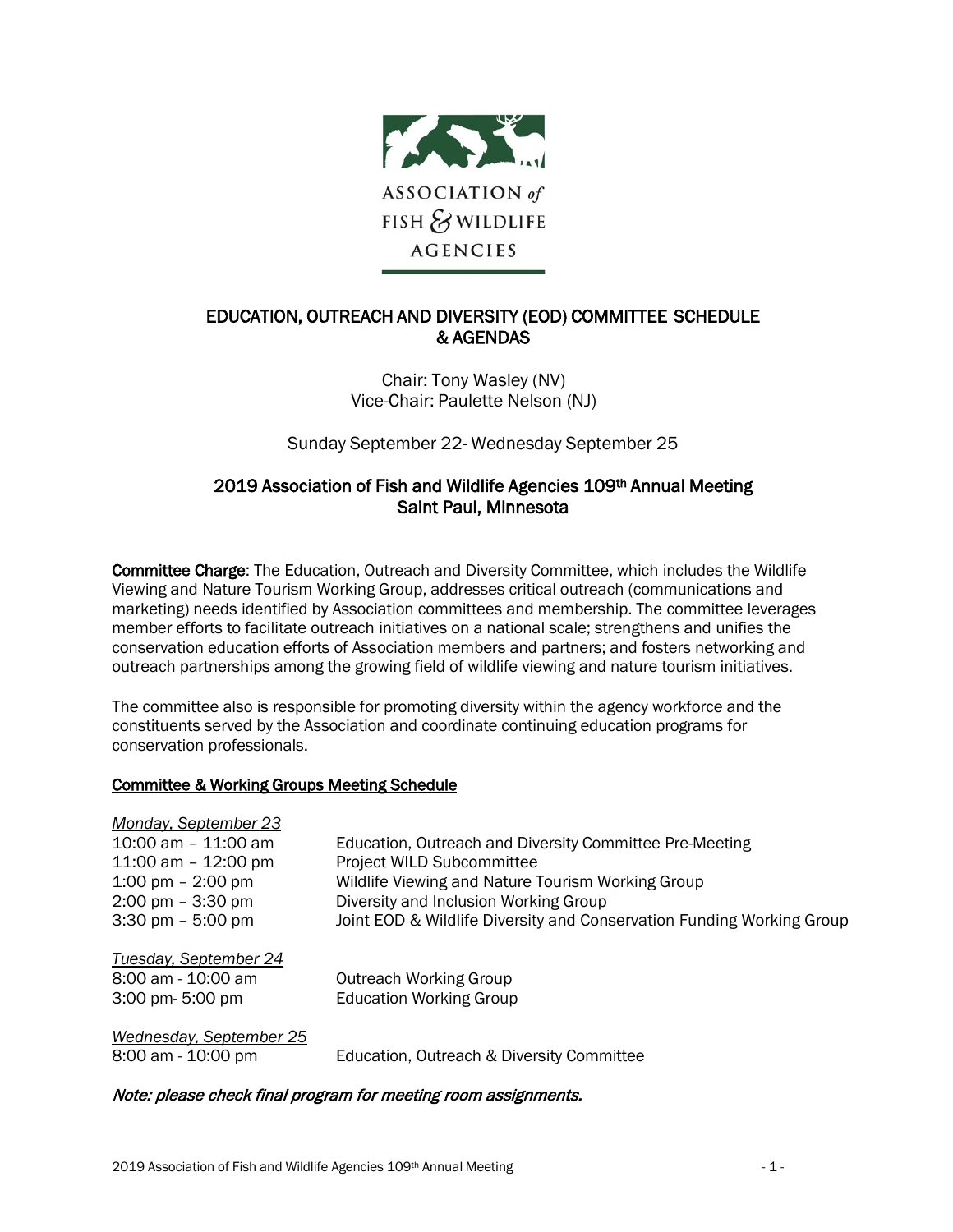### Education, Outreach and Diversity Committee Pre-Meeting Agenda

Monday, September 23 *Chair: Tony Wasley (NV) Vice Chair: Paulette Nelson (NJ)*

10 am- Call to Order/Review Agenda- Tony Wasley (NV)

Introductions & Welcome: Tony Wasley (NV)

Overview of theme: Relevancy, Diversity & Inclusion, and Creating a 'Welcoming Environment'

- Education Working Group
- Diversity Working Group
- Outreach Working Group
- Wildlife Viewing and Nature Tourism Working Group
- Joint Working Group: Education, Outreach and Diversity and Wildlife Diversity and Conservation Funding Committees
- Project WILD Subcommittee

Discussion: Review EOD Annual Work Plan Expected Actions/Activities

Other Business

11 am Adjourn

#### Project WILD Subcommittee Agenda

Monday, September 23 *Chair: Rusty Garrison (GA)*

11am- Call to Order/Review Agenda

**Introductions** 

Approval of Minutes for the North American Meeting

Review Committee Charge

Project WILD update – including online courses and citizen science

Bridging R3 and Education/Outreach – Samantha Pedder

R3 in Nebraska – Lindsay Rogers

R3 in Arkansas – Tabbi Kinion

R3 in North Carolina – Tanya Poole

Wrap-up Discussion/Roundtable

12:00pm Adjourn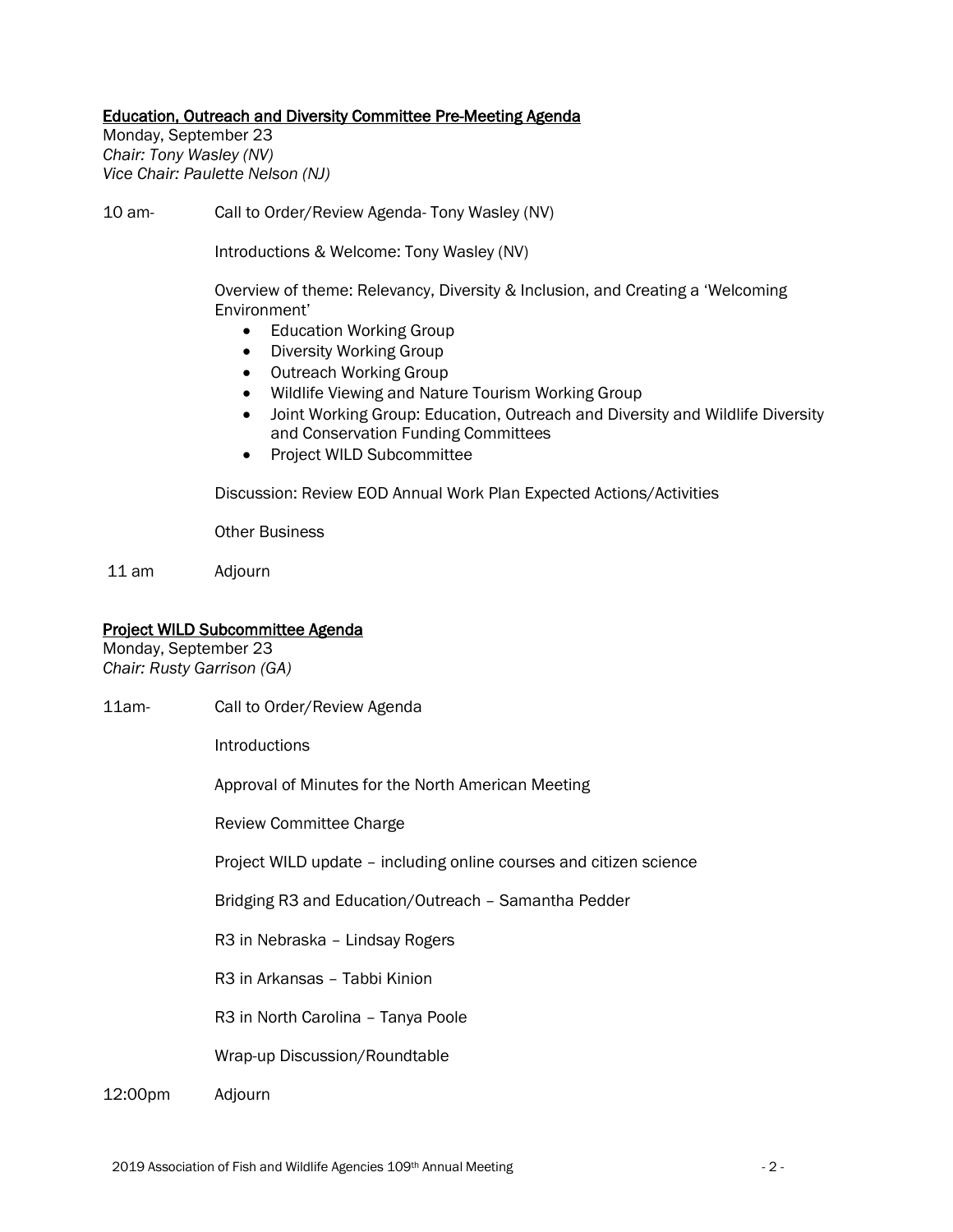#### Wildlife Viewing and Nature Tourism Working Group Agenda

Monday, September 23 *Chair: Shelly Plante (TX)*

11am Call to Order/Review Agenda

Introductions, *Working Group*

Work Plan Review

Relevancy Roadmap

Outdoor Recreation Roundtable

Education, Outreach, and Diversity-Wildlife Diversity and Conservation Funding Joint Working Group update and call for members

Upcoming Webinar: bring your potential speaker ideas and topics for Fall/Winter webinars

Wildlife Viewing and Nature Tourism Academy 2020 Information

State Agency Updates, *Working Group*

12:00 pm Adjourn

### Diversity & Inclusion Working Group Agenda

Monday, September 23 *Chair: Jennifer Newmark (NV) Vice-Chair: David Bugg (TX)*

2:00pm Call to Order/Review Agenda

Introductions

Potential Diversity and Inclusion Newsletter or other Communication- Discussion

Annual work plan review

Creating Welcoming Cultures

Relevancy Roadmap – creating an inclusive work environment

Wrap-up Discussion

3:30pm Adjourn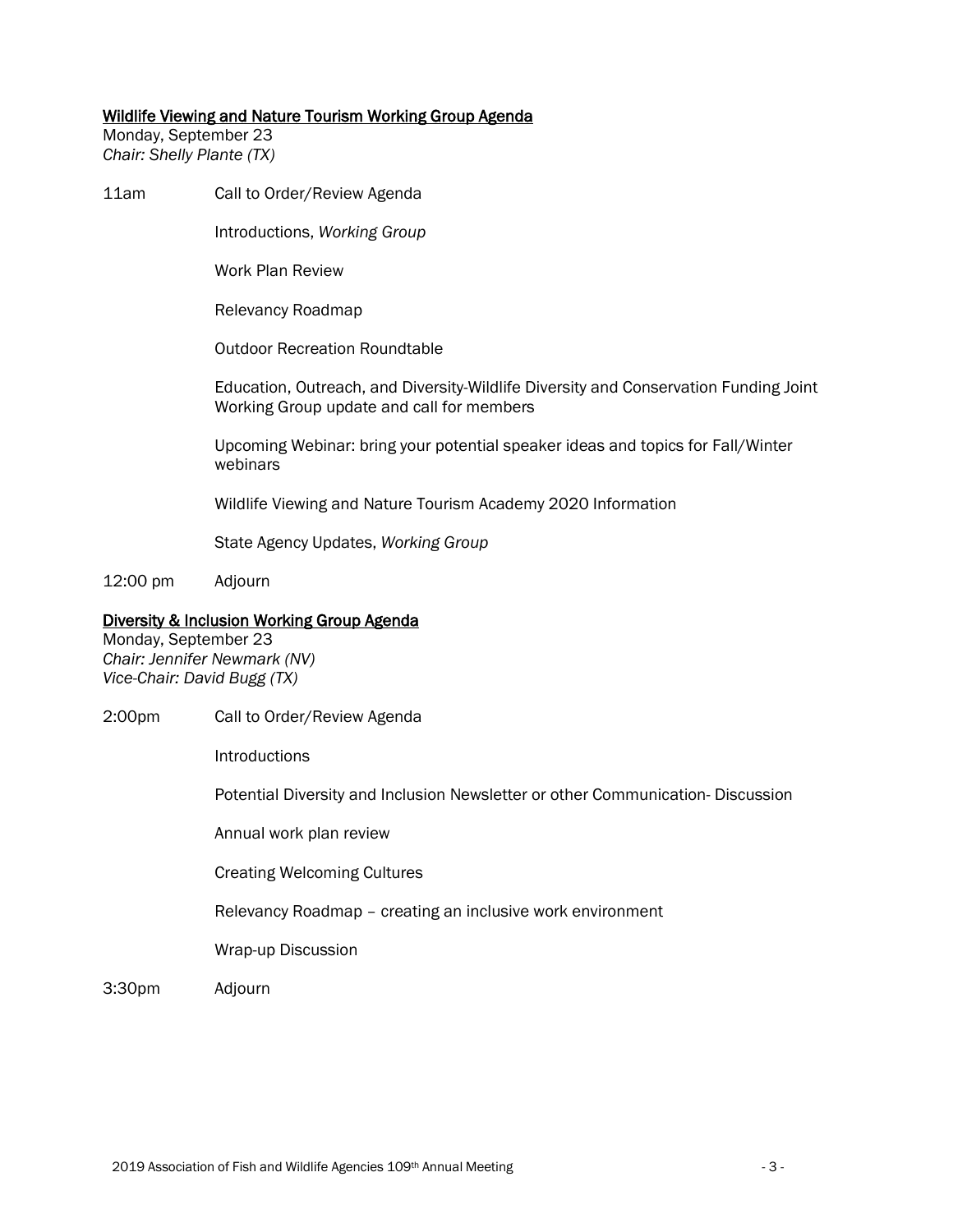# Joint Education, Outreach and Diversity & Wildlife Diversity and Conservation Funding Working Group Agenda

Monday, September 23 *Chair: Brad Feaster (IN) Chair: Shelly Plante (TX)*

In April 2019 the joint EOD-WDCF working group held our initial meeting. The main focus of the working group is RAWA and supporting the campaign by leveraging the expertise of WDPM and EOD committee. The working group will also support relevancy roadmap efforts by telling state stories and reaching out to audiences with whom we historically have had insufficient relationships.

3:30 pm Call to Order/Review Agenda/Introduction

Updates on Current Subcommittee Work/Opportunities:

- o Public Messaging
- o Story Maps, Kristin Hall (MN)
- o Support for RAWA
- o OurNatureUSA Facebook Support and Growth
- o Relevancy Roadmap

Open discussion for additional actions/support we could provide

Work Plan review

5:00pm Adjourn

## Outreach Working Group Agenda

Tuesday, September 24 *Chair: Jenifer Wisniewski (TN)*

8:00 am Call to Order/Review Agenda- *Jenifer Wisniewski – TN Wildlife Resource Agency*

Introductions - *Jenifer Wisniewski – TN Wildlife Resource Agency*

WSFR Strategic Communications Plan and Locavore Workshop Results- *Matt Harlow – DJ Case*

How to motivate the 24 million Americans who don't yet own a firearm but say they want to buy one – with messages, recommended visuals and more! And regional dashboard updates - *Patty Hogan – Southwick*

Slot for VA about Refer a Friend campaign

BearWise Outreach going regional to nationwide

Making it Last Update - *Patty Allen – AFWA*

How are you using the making it last toolkit? - *Jenifer Wisniewski – TN Wildlife Resource Agency*

Work Plan Review

10:00am Wrap-up Discussion and Adjourn